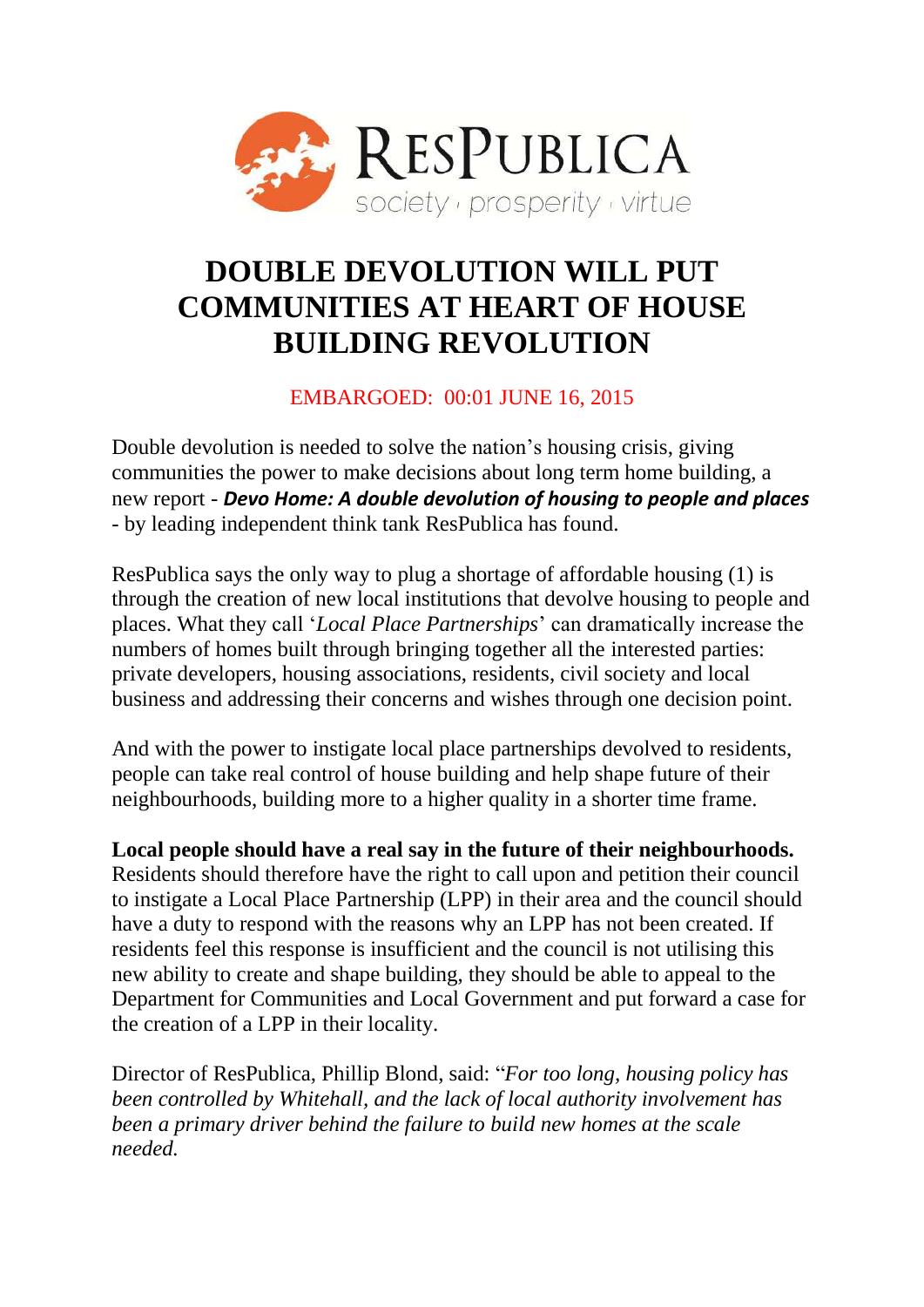*"The only way that we will mitigate the Whitehall 'command and control' model, and an old local authority led model is by introducing a new institution that draws a wide range of partners together to coordinate the building of genuinely affordable and aesthetically pleasing homes, and provide the infrastructure needed for communities to thrive.*

#### *"Local Place Partnerships can offer the ecosystem of support and single point of decision making needed to ensure the swift delivery of the homes we need."*

We live off the inheritance of Victorian and post-war mass house building schemes, and given the extent of our current housing woes, ResPublica says we must take the responsibility both for ourselves and for future generations. The social and economic cost of our housing crisis means that all actors in the house building process must create and support a new vision, and narrative and create a new dedicated institution that can legitimise and deliver a new era of mass house building.

Addressing the housing crisis should be an urgent government priority and we need action that goes beyond piecemeal reform. We need a new approach that returns housing to the local, builds the homes to the quality and look that we need and creates thereby sustainable communities with the necessary infrastructure for people to flourish.

The double devolution to people and place offered by Local Place Partnerships has the potential to achieve this and engineer a more positive attitude from central government, placing housing at the centre of UK infrastructure and a vital element of local authority responsibility. Through this new institution, the pivotal role of local authorities as providers of council homes in the post-war era will be recast as the coordinators and place makers of the new house building revolution enabling residents can play a central part in the development of their neighbourhoods into beautiful sustainable areas.

Shadow Housing Minister, Roberta Blackman-Woods MP, said: "*We are in the middle of a housing crisis - home ownership is at a 30 year low whilst rents are at a record high.* 

*"We need to encourage new ways of thinking about housing, so I welcome the contribution ResPublica are making to the debate on some of the key challenges, such as how we deliver affordable housing, encourage home ownership, and empower local authorities to meet the needs of their residents.*"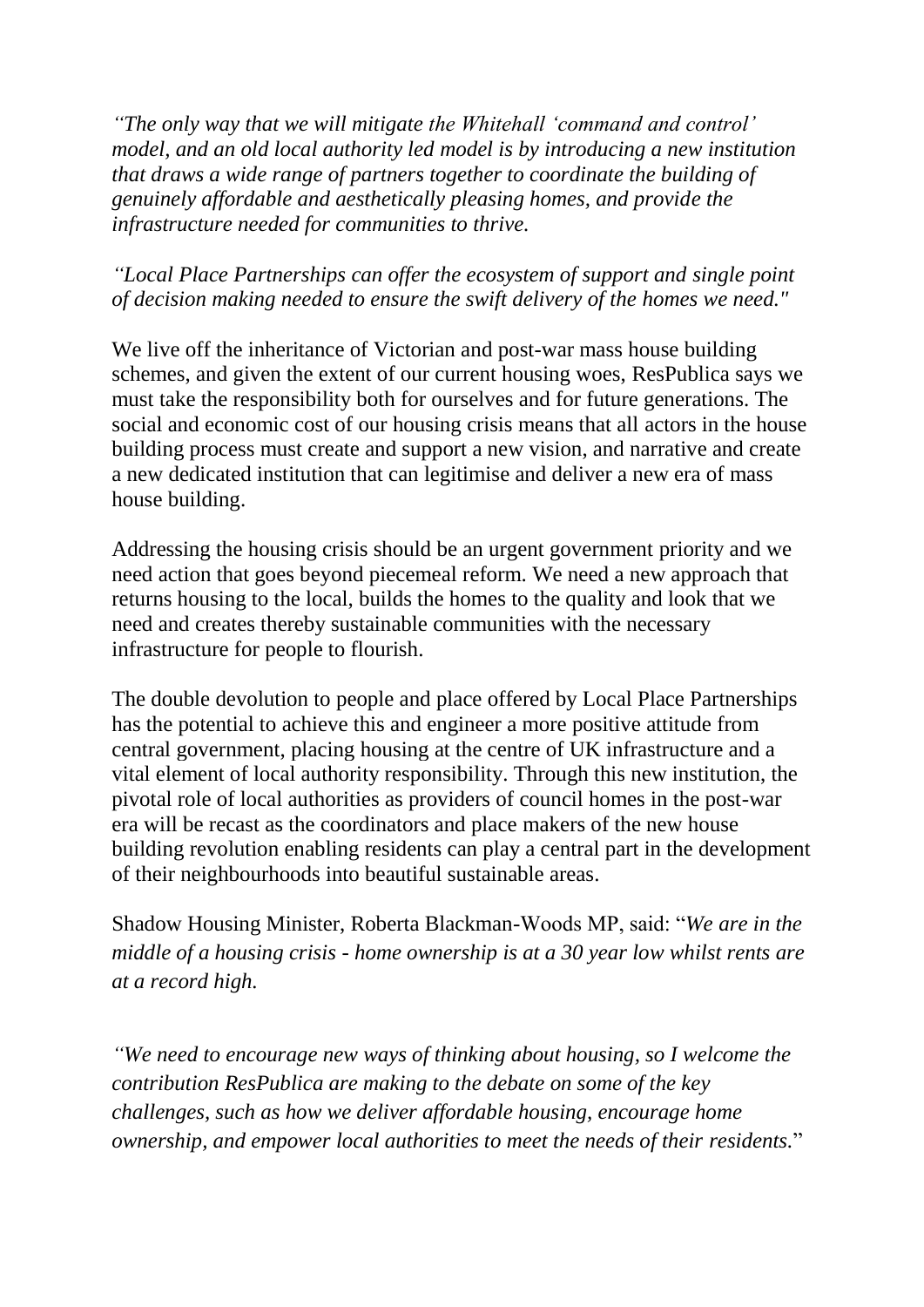Conservative Bob Blackman MP said: *"Despite significant improvements in the housing market since 2010, we still need to do more to help first-time buyers and hard-working families – whether they own their own home or rent.* 

*"Transformative ideas like Local Place Partnerships are needed to give local people more control of planning, unlock homes on brownfield land and ultimately provide the homes and infrastructure local communities want and need. I therefore warmly welcome ResPublica's proposals."*

Sir Michael Lyons, author of the Lyons Housing Review, said "*ResPublica have come up with another lively contribution to active debates on devolution and the housing crisis. They focus on the bigger role that local councils can play. They are right. The mobilisation of the skills, assets and other resources of Local Government is critical in achieving a step change in the supply of new homes. More important still is their potential contribution to the difficult tasks of designing great places and winning public consent for development. ResPublica recognise this and the importance of Councils working in partnership with others."*

### **HOUSING SHORTAGE**

The report found that the gap left by the post-war retreat of local authorities as house builders remains unplugged with house building levels not reaching 200,000 since 1988. This is despite it being generally accepted that we need to build 250,000 new homes a year to meet both population growth and tackle the backlog caused by decades of undersupply. (2)

This has not only led to a shortage of homes, but a shortage of affordable homes. With the current Government planning to extend the Right to Buy to housing associations, fears are growing that without a new house building plan the situation will get even worse. (3)

The lack of house building has accompanied a drastic shift in funding from bricks to benefits; over the last Parliament 95% of public spending on housing was funnelled through the benefit system, whilst only 5% was invested in new homes. (4)

#### **THE SOLUTION**

ResPublica's proposals are designed to build on the model of Urban Development Corporations, which have a mandate to regenerate areas, such as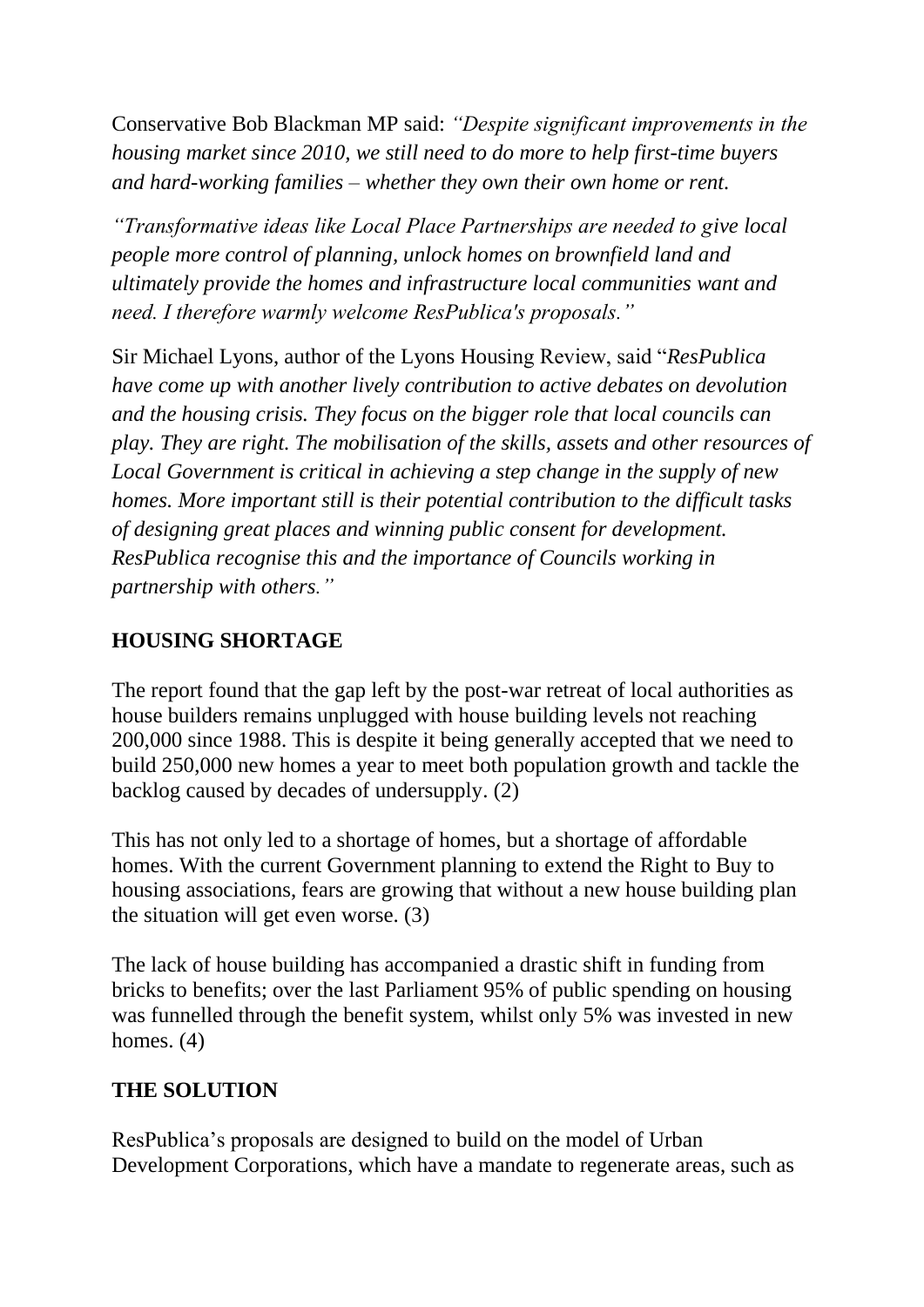the Garden City settlement of up to 15,000 homes at Ebbsfleet, and the recently announced Housing Zones, which will speed-up house building across England.

20 housing zones have been created across England in a bid to make it easier and quicker to build new homes on brownfield land but under ResPublica's proposals this system would be improved further with greater autonomy, legislative powers, geographical reach and community involvement.

ResPublica believes developers will need to look to long-term place-making: regenerating areas and delivering public spaces and communities in which people want to live. This means that, in order to create an environment to attract employment and business, it is just as crucial to build social and economic infrastructure (such as schools, hospitals, and transport links) as it is to build homes.

## **FUNDING**

The report said that the investment needed to build new homes could not be borne by local government and housing associations. Instead it calls for private and public partnerships, linking investors and local or central government funding.

In order to attract international investment, however, there has to be confidence in local authorities. ResPublica says using local government investment to stimulate foreign demand presents a huge and relatively untapped opportunity.

The report points to the Local Government Association's upcoming launch of a Municipal Bonds Agency which will help unlock the role of local government in funding, using the sale of bonds of up to £300m to fund development.

ResPublica also says the Local Government Pension scheme represents another source of finance to dramatically increase home building. Currently, very little of this £178bn is invested in housing with the exception of trailblazing councils, such as Islington and Manchester City, which have outlined plans to invest part of their pension schemes into building new homes. (5)

Notes to the Editor:

1) Only **125,110 of the 250,000 homes we need** each year were built in the last 12 months. This has led to rising house prices (the fastest growth in prices in the OECD in the last 40 years).